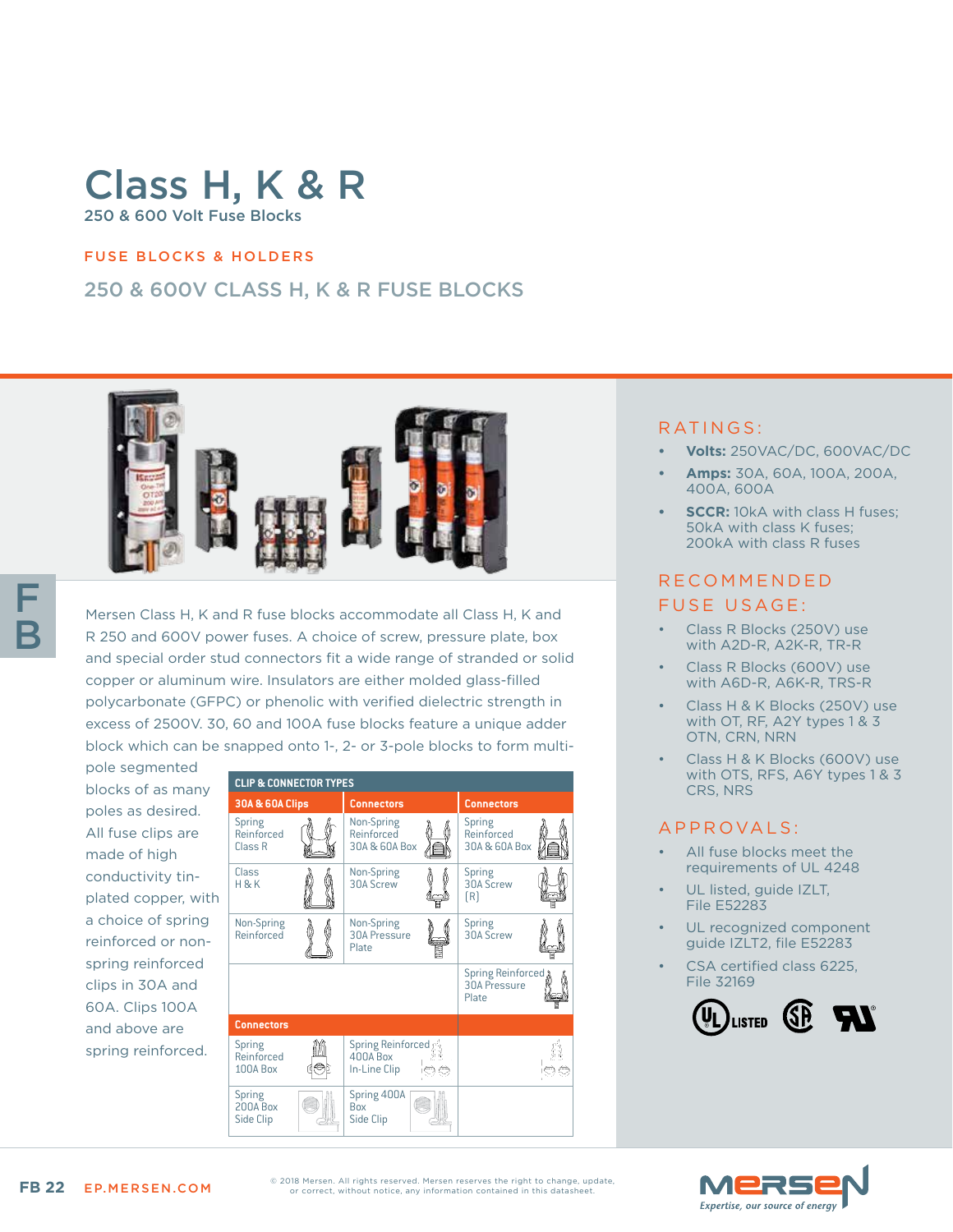#### 250 VOLT, 30 & 60 AMPERE CLASS H, K AND R FUSE BLOCKS

|                      |                | <b>Connector</b> |                   | <b>Catalog No.</b>                                    |                                             |                                                      | <b>Connector</b>         |                            |  |
|----------------------|----------------|------------------|-------------------|-------------------------------------------------------|---------------------------------------------|------------------------------------------------------|--------------------------|----------------------------|--|
| <b>Ampere Rating</b> | Poles          | <b>Type</b>      | <b>Wire Range</b> | Class H & K<br><b>Non-Spring</b><br><b>Reinforced</b> | <b>Class H K</b><br><b>Spring einforced</b> | <b>Class R</b><br><b>Spring</b><br><b>Reinforced</b> | Fig.                     | <b>Torque</b><br>$ln - lb$ |  |
|                      | ADDER          |                  | Al/Cu             | 20300                                                 | 20305                                       | 20305R                                               | $\mathbf{1}$             |                            |  |
|                      | $\mathbf{1}$   | <b>BOX</b>       |                   | 20301*                                                | 20306*                                      | 20306R*                                              | $\overline{c}$           | 35                         |  |
|                      | $\overline{c}$ |                  | #2-14             | 20302                                                 | 20307                                       | 20307R                                               | 3                        |                            |  |
|                      | $\overline{3}$ |                  |                   | 20303                                                 | 20308                                       | 20308R                                               | $\overline{4}$           |                            |  |
|                      | ADDER          |                  | Cu<br>#10-14      | 20310                                                 | 20315                                       | 20315R                                               | $\mathbf{1}$             |                            |  |
|                      | $\mathbf{1}$   |                  |                   | 20311*                                                | 20316*                                      | 20316R*                                              | $\overline{c}$           | 20                         |  |
|                      | $\overline{c}$ | <b>SCREW</b>     |                   | 20312                                                 | 20317                                       | 20317R                                               | 3                        |                            |  |
| 30 GFPC Insulator    | $\overline{3}$ |                  |                   | 20313                                                 | 20318                                       | 20318R                                               | $\overline{4}$           |                            |  |
|                      | ADDER          | PRESSURE PLATE   | Cu<br>#10-14      | 20320                                                 | 20325                                       | 20325R                                               | $\mathbf{1}$             | 20                         |  |
|                      | $\mathbf{1}$   |                  |                   | 20321*                                                | 20326*                                      | 20326R*                                              | $\overline{c}$           |                            |  |
|                      | $\overline{c}$ |                  |                   | 20322                                                 | 20327                                       | 20327R                                               | 3                        |                            |  |
|                      | $\overline{3}$ |                  |                   | 20323                                                 | 20328                                       | 20328R                                               | $\overline{4}$           |                            |  |
|                      | ADDER          |                  | $Cu**$<br>#4-14   | ÷                                                     | 20355                                       | 20355R                                               | $\mathbf{1}$             | 35                         |  |
|                      | $\mathbf{1}$   |                  |                   | ×.                                                    | 20356*                                      | 20356R*                                              | $\overline{c}$           |                            |  |
|                      | $\overline{c}$ | <b>BOX</b>       |                   | ×,                                                    | 20357                                       | 20357R                                               | 3                        |                            |  |
|                      | $\overline{3}$ |                  |                   | ×.                                                    | 20358                                       | 20358R                                               | $\overline{4}$           |                            |  |
|                      | ADDER          |                  |                   | 20600                                                 | 20605                                       | 20605R                                               | 5                        |                            |  |
|                      | $\mathbf{1}$   |                  | Al/Cu             | 20601                                                 | 20606                                       | 20606R                                               | 6                        |                            |  |
|                      | $\overline{c}$ | <b>BOX</b>       | $#2-14$           | 20602                                                 | 20607                                       | 20607R                                               | $\overline{\phantom{0}}$ | 45                         |  |
| 60 GFPC Insulator    | $\overline{3}$ |                  |                   | 20603                                                 | 20608                                       | 20608R                                               | 8                        |                            |  |
|                      | ADDER          |                  |                   | ×.                                                    | 20655                                       | 20655R                                               | 5                        |                            |  |
|                      | $\mathbf{1}$   |                  | $Cu**$            | ×.                                                    | 20656                                       | 20656R                                               | 6                        |                            |  |
|                      | $\overline{c}$ | <b>BOX</b>       | #4-14             | ٠.                                                    | 20657                                       | 20657R                                               | $\overline{\phantom{0}}$ | 45                         |  |
|                      | $\overline{3}$ |                  |                   |                                                       | 20658                                       | 20658R                                               | 8                        |                            |  |

*Note: To convert 30A adder pole to single pole, use end barrier #U09322. To convert 60A adder pole to single pole, use end barrier #U09365.*

*\* 1-pole, 30A block does not accept adder pole.*

*\*\* Fuse blocks have copper box connectors and clips and are for copper wires only. These are specifically designed with the same coefficient of expansion as copper wire for improved heat cycling and meet or exceed OEM "no aluminum" specifications.*

*Recommended mounting screws for all 30A and 60A fuse blocks: #10 (.190" dia.)*

#### DIMENSIONS

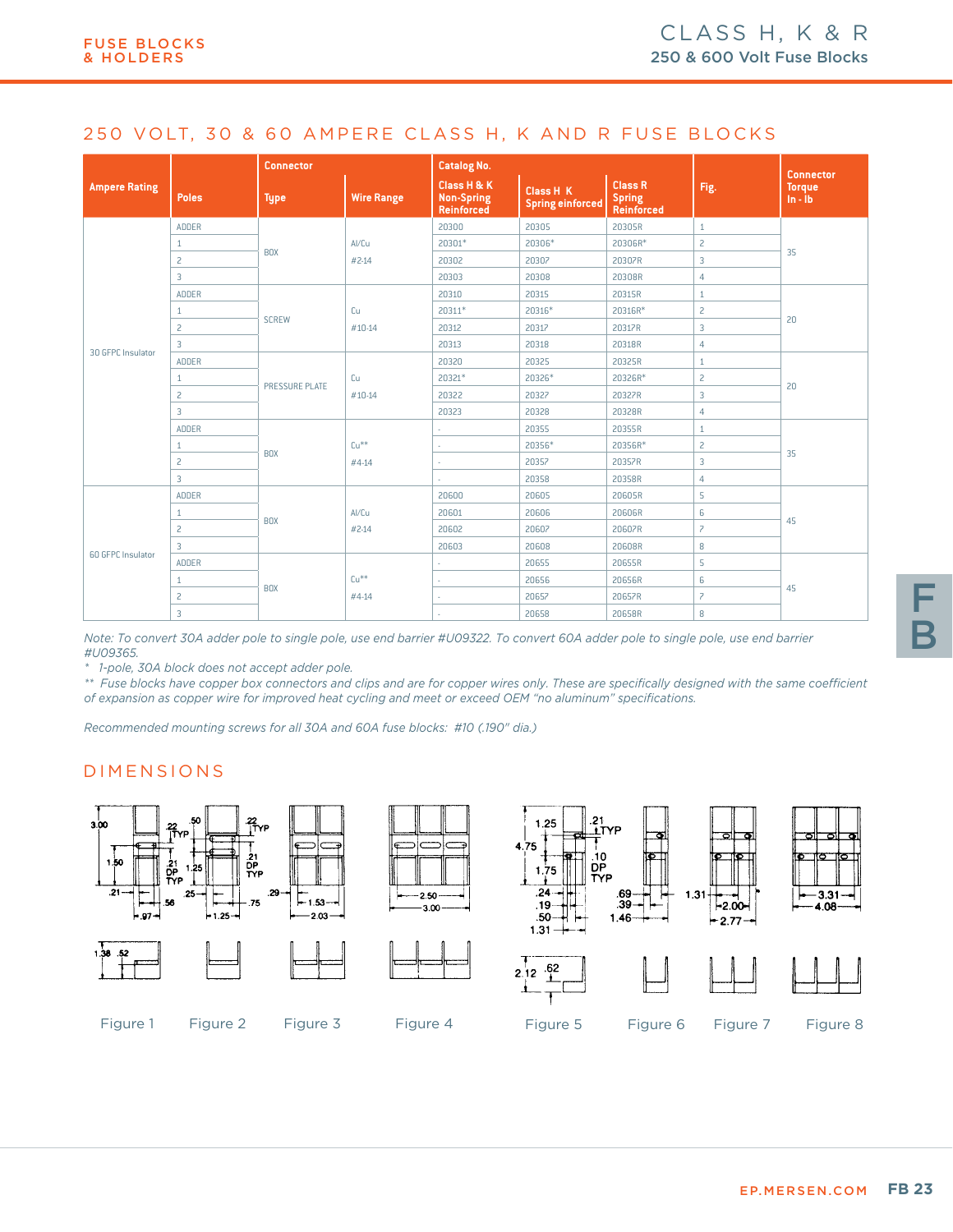## 250 VOLT, 100 & 200 AMPERE CLASS H, K AND R FUSE BLOCKS

|                           |              | <b>Connector</b>     |                      | <b>Catalog No.</b>                      |                                            |                |                                        |
|---------------------------|--------------|----------------------|----------------------|-----------------------------------------|--------------------------------------------|----------------|----------------------------------------|
| <b>Ampere Rating</b>      | <b>Poles</b> | <b>Type</b>          | <b>Wire Range</b>    | Class H & K Spring<br><b>Reinforced</b> | <b>Class R Spring</b><br><b>Reinforced</b> | Fig.           | <b>Connector Torque</b><br>$\ln - \ln$ |
|                           | <b>ADDER</b> | Box                  | Al/Cu<br>$2/0 - #6$  | 21035                                   | 21035R                                     |                | 120                                    |
|                           |              |                      |                      | 21036                                   | 21036R                                     | $\overline{c}$ |                                        |
|                           | 2            |                      |                      | 21037                                   | 21037R                                     | 3              |                                        |
| 100                       | 3            |                      |                      | 21038                                   | 21038R                                     | 4              |                                        |
| <b>GFPC</b><br>Insulator  | <b>ADDER</b> | Box                  | $Cu*$<br>$2/0 - #12$ | 21005                                   | 21005R                                     |                | 50                                     |
|                           |              |                      |                      | 21006                                   | 21006R                                     | 2              |                                        |
|                           | 2            |                      |                      | 21007                                   | 21007R                                     | 3              |                                        |
|                           | 3            |                      |                      | 21008                                   | 21008R                                     | 4              |                                        |
|                           |              |                      | AL/Cu<br>350kcmil-#6 | 22001                                   | 22001R                                     | 5              | 375                                    |
| 200<br>Phenolic Insulator | 3            | <b>Box Side-Clip</b> |                      | 22003                                   | 22003R                                     | 6              |                                        |
|                           | $\mathbf{1}$ |                      | $Cu*$                | 22051                                   | 22051R                                     | 5              | 275                                    |
|                           | 3            | <b>Box Side-Clip</b> | 350kcmil-#6          | 22053                                   | 22053R                                     | 6              |                                        |

*Note: To convert 100A adder pole to single pole, use end barrier #U09363.* 

*\* Fuse blocks have copper box connectors and clips and are for copper wires only. These are specifically designed with the same coefficient of expansion as copper wire for improved heat cycling and meet or exceed OEM "no aluminum" specifications.*

*Recommended mounting screws:*

*All 100A-1/4" (.250" dia.) 200A, 1-pole - #10 (.190" dia.) 200A, 3-pole - 5/16" (.313" dia.)*

# DIMENSIONS



| с | ∣੦           | Ō |
|---|--------------|---|
|   | 3.95<br>4.72 |   |









F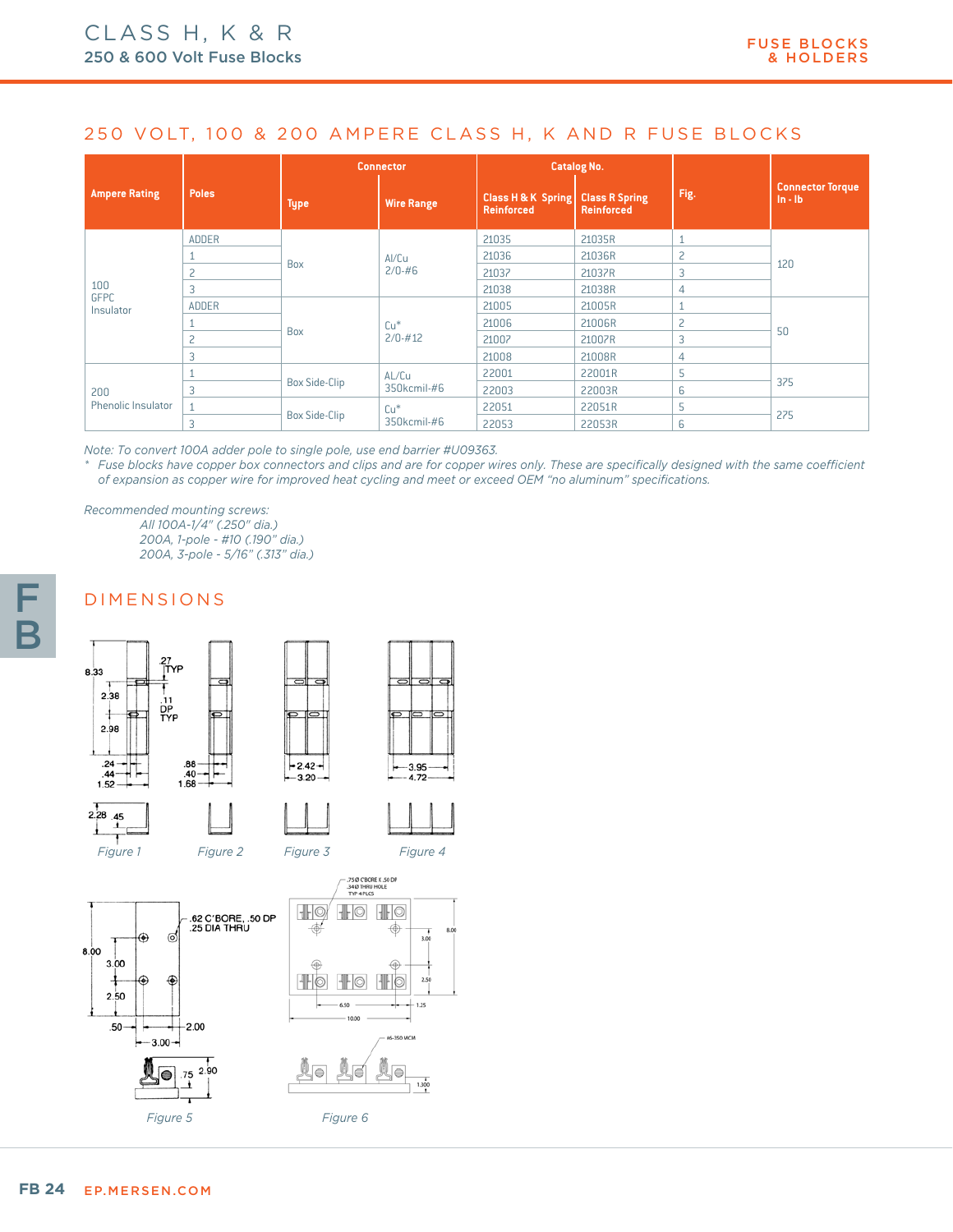# 250 VOLT, 400 & 600 AMPERE CLASS H, K AND R FUSE BLOCKS

|                              |              | <b>Connector</b>           |                          | <b>Catalog No.</b>                      |                                            |      |                                        |  |
|------------------------------|--------------|----------------------------|--------------------------|-----------------------------------------|--------------------------------------------|------|----------------------------------------|--|
| <b>Ampere Rating</b>         | <b>Poles</b> | <b>Type</b>                | <b>Wire Range</b>        | Class H & K<br><b>Spring Reinforced</b> | <b>Class R Spring</b><br><b>Reinforced</b> | Fig. | <b>Connector Torque</b><br>$\ln - \ln$ |  |
|                              |              | $Box^*$                    | Al/Cu                    | 24001                                   | 24001R                                     |      |                                        |  |
| 400<br>Phenolic<br>Insulator | 3            | Side-Clip                  | 1000-250kcmil            | 24003                                   | 24003R                                     | 2    | 375                                    |  |
|                              |              | $Box^*$<br>Side-Clip       | $Cu**$                   | 24051                                   | 24051R                                     |      |                                        |  |
|                              | 3            |                            | 1000-250kcmil            | 24053                                   | 24053R                                     | 2    | 375                                    |  |
|                              |              | <b>Box</b><br>In-Line Clip | Al/Cu                    | 24031                                   | 24031R                                     | 3    |                                        |  |
|                              | 3            |                            | [2] 350kcmil-#4          | 24033                                   | 24033R                                     | 4    | 275                                    |  |
|                              |              | <b>Box</b>                 | Al/Cu<br>[2] 350kcmil-#6 | 24061                                   | 24061R                                     | 3    |                                        |  |
|                              | 3            | In-Line Clip               |                          | 24033                                   | 24033R                                     | 4    | 275                                    |  |
|                              |              | Box                        | Al/Cu<br>[2] 500kcmil-#4 | 2631                                    | 2631R                                      | 5    |                                        |  |
| 600                          | 3            | In-Line Clip               |                          | 2633                                    | 2633R                                      | 6    | 500                                    |  |
| <b>Phenolic</b><br>Insulator |              | Box                        | $Cu**$                   | 2661                                    | 2661R                                      | 5    |                                        |  |
|                              | 3            | In-Line Clip               | [2]<br>500kcmil-#4       | 2663                                    | 2663R                                      | 6    | 375                                    |  |

*\* Not UL Listed or CSA Certified*

*\*\* Fuse blocks have copper box connectors and clips and are for copper wires only. These are specifically designed with the same coefficient of expansion as copper wire for improved heat cycling and meet or exceed OEM "no aluminum" specifications.*

*Recommended mounting screws for all 400A and 600A fuse blocks: 5/16 (.313" dia.)*

# DIMENSIONS

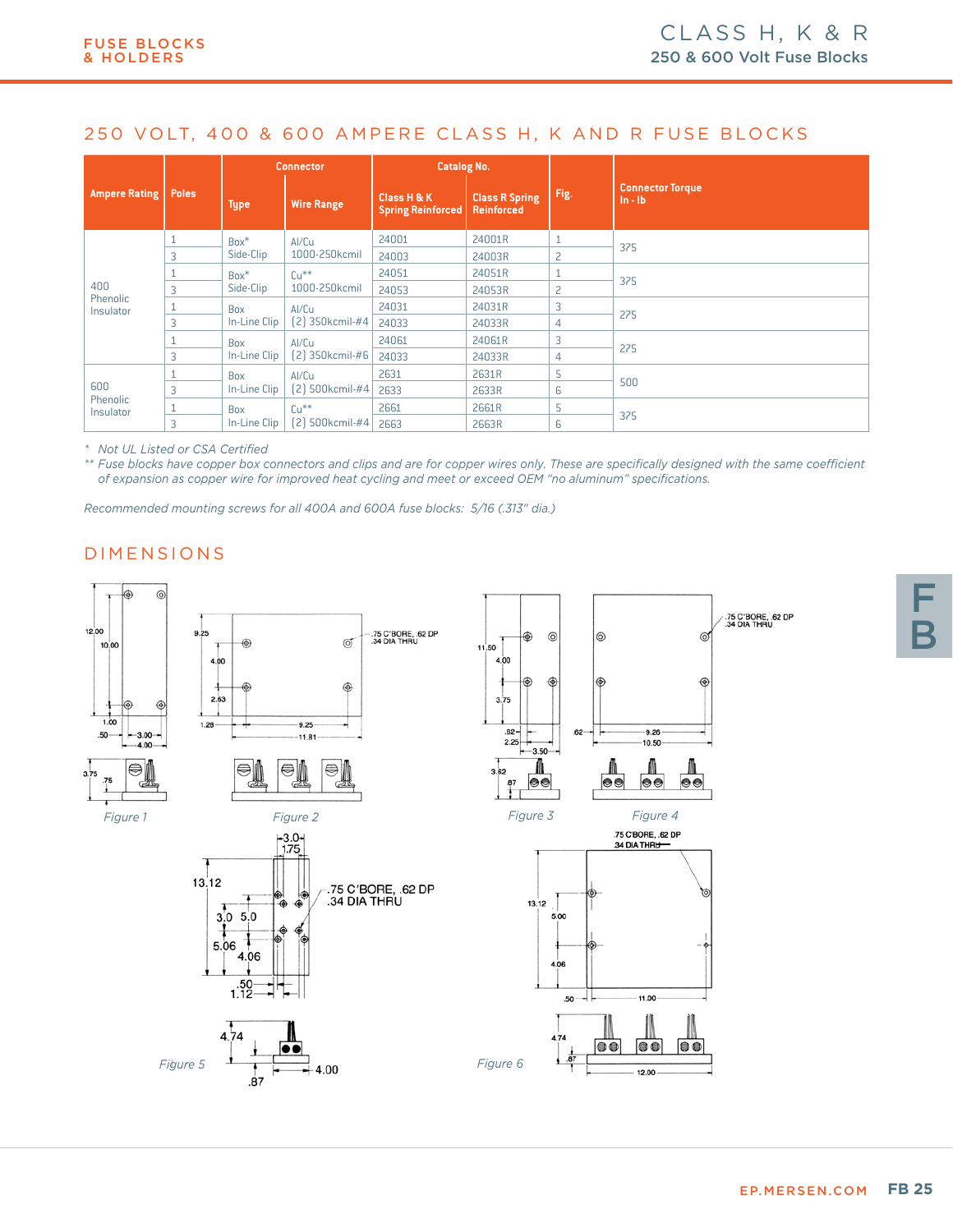### 600 VOLT, 30 & 60 AMPERE CLASS H, K AND R FUSE BLOCKS

|                                |                | <b>Connector</b>  |                   |                                                      | <b>Catalog No.</b>                                |                                                      |                |                                                  |
|--------------------------------|----------------|-------------------|-------------------|------------------------------------------------------|---------------------------------------------------|------------------------------------------------------|----------------|--------------------------------------------------|
| <b>Ampere Rating</b>           | <b>Poles</b>   | <b>Type</b>       | <b>Wire Range</b> | Class H &<br><b>K</b> NonSpring<br><b>Reinforced</b> | Class H &<br><b>K</b> Spring<br><b>Reinforced</b> | <b>Class R</b><br><b>Spring</b><br><b>Reinforced</b> | Fig.           | <b>Connector</b><br><b>Torque</b><br>$\ln - \ln$ |
|                                | <b>ADDER</b>   | <b>Box</b>        | Al/Cu             | 60300                                                | 60305                                             | 60305R                                               | $\mathbf{1}$   |                                                  |
|                                |                |                   |                   | 60301                                                | 60306                                             | 60306R                                               | $\overline{c}$ | 35                                               |
|                                | $\overline{c}$ |                   | $#2-14$           | 60302                                                | 60307                                             | 60307R                                               | 3              |                                                  |
|                                | 3              |                   |                   | 60303                                                | 60308                                             | 60308R                                               | 4              |                                                  |
|                                | ADDER          |                   |                   | 60310                                                | 60315                                             | 60315R                                               | 1              |                                                  |
|                                |                |                   | Cu<br>$#10-14$    | 60311                                                | 60316                                             | 60316R                                               | $\overline{c}$ | 20                                               |
| 30<br><b>GFPC</b><br>Insulator | 2              | <b>Screw</b>      |                   | 60312                                                | 60317                                             | 60317R                                               | 3              |                                                  |
|                                | 3              |                   |                   | 60313                                                | 60318                                             | 60318R                                               | 4              |                                                  |
|                                | <b>ADDER</b>   | Pressure<br>Plate | Cu<br>$#10-14$    | 60320                                                | 60325                                             | 60325R                                               | $\mathbf{1}$   | 20                                               |
|                                |                |                   |                   | 60321                                                | 60326                                             | 60326R                                               | $\overline{c}$ |                                                  |
|                                | $\overline{c}$ |                   |                   | 60322                                                | 60327                                             | 60327R                                               | 3              |                                                  |
|                                | 3              |                   |                   | 60323                                                | 60328                                             | 60328R                                               | $\overline{4}$ |                                                  |
|                                | <b>ADDER</b>   |                   | $Cu*$<br>#4-14    |                                                      | 60355                                             | 60355R                                               | $\mathbf{1}$   | 35                                               |
|                                |                |                   |                   | ÷                                                    | 60356                                             | 60356R                                               | $\overline{c}$ |                                                  |
|                                | $\overline{c}$ | Box               |                   | ٠                                                    | 60357                                             | 60357R                                               | 3              |                                                  |
|                                | 3              |                   |                   | ×.                                                   | 60358                                             | 60358R                                               | 4              |                                                  |
|                                | <b>ADDER</b>   |                   |                   | 60600                                                | 60605                                             | 60605R                                               | 1              | 45                                               |
|                                |                |                   | Al/Cu             | 60601                                                | 60606                                             | 60606R                                               | $\overline{c}$ |                                                  |
|                                | $\overline{c}$ | Box               | $#2-14$           | 60602                                                | 60607                                             | 60607R                                               | 3              |                                                  |
| 60                             | 3              |                   |                   | 60603                                                | 60608                                             | 60608R                                               | 4              |                                                  |
| <b>GFPC</b><br>Insulator       | <b>ADDER</b>   |                   |                   | ÷                                                    | 60655                                             | 60655R                                               | $\mathbf{1}$   |                                                  |
|                                |                |                   | $Cu*$             | $\sim$                                               | 60656                                             | 60656R                                               | $\overline{c}$ | 45                                               |
|                                | $\overline{c}$ | Box               | #4-14             | ×.                                                   | 60657                                             | 60657R                                               | 3              |                                                  |
|                                | 3              |                   |                   |                                                      | 60658                                             | 60658R                                               | $\overline{4}$ |                                                  |

*Note: To convert 30A or 60A adder pole to single pole, use end barrier #U09361.* 

*\* Fuse blocks have copper box connectors and clips and are for copper wires only. These are specifically designed with the same coefficient of expansion as copper wire for improved heat cycling and meet or exceed OEM "no aluminum" specifications.*

*Recommended mounting screws for all 30A and 60A fuse blocks: 1/4" (.250"dia.)*

#### DIMENSIONS

















*Figure 1 Figure 2 Figure 3 Figure 4*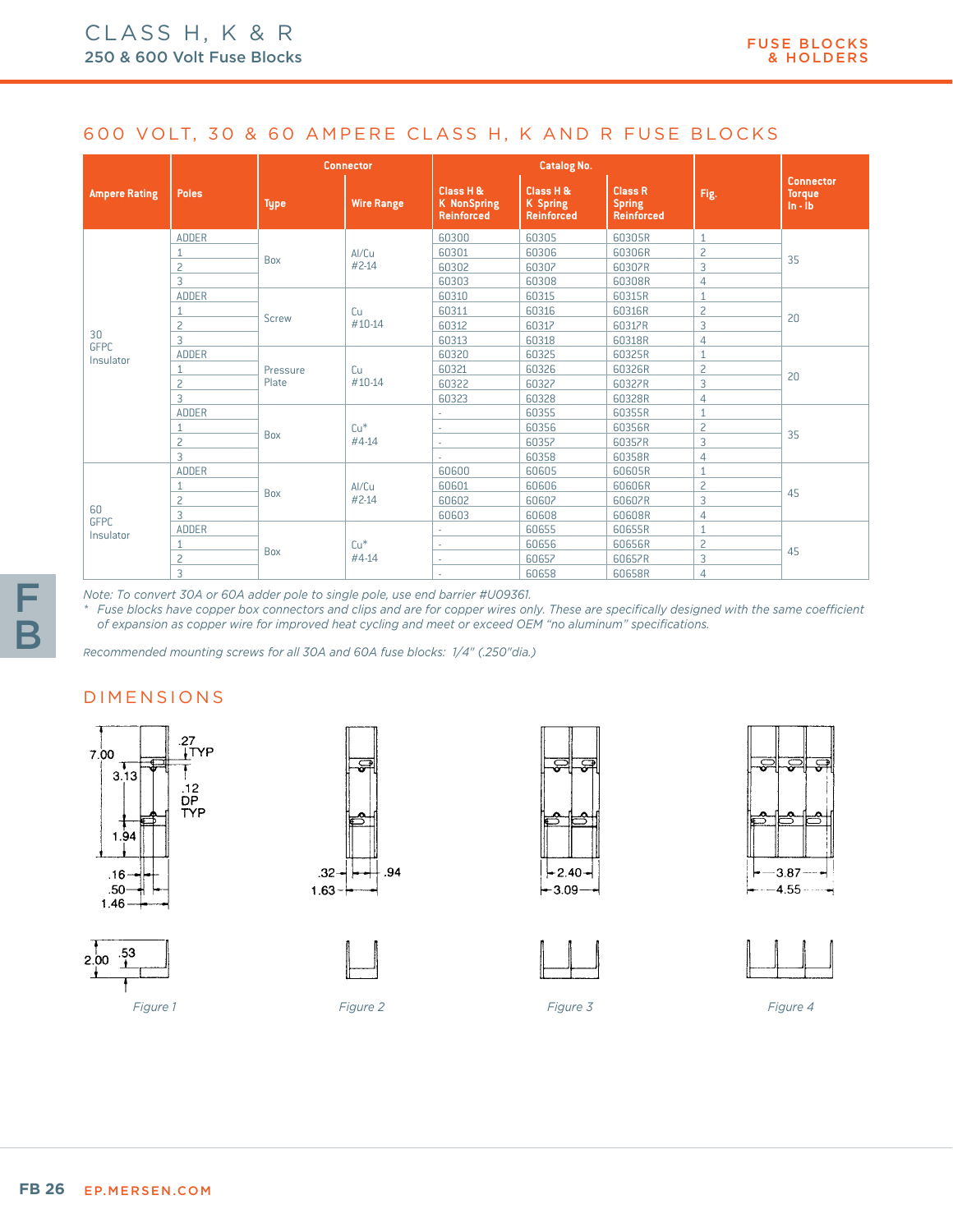# 600 VOLT, 100 & 200 AMPERE CLASS H, K AND R FUSE BLOCKS

|                      |              | <b>Connector</b> |                      | <b>Catalog No.</b>                                                |            |      |                                        |
|----------------------|--------------|------------------|----------------------|-------------------------------------------------------------------|------------|------|----------------------------------------|
| <b>Ampere Rating</b> | <b>Poles</b> | <b>Type</b>      | <b>Wire Range</b>    | <b>Class H &amp; K Spring Class R Spring</b><br><b>Reinforced</b> | Reinforced | Fig. | <b>Connector Torque</b><br>$\ln - \ln$ |
| 100<br>Insulator     | <b>ADDER</b> |                  | Al/Cu<br>$2/0 - #6$  | 61035                                                             | 61035R     |      | 120                                    |
|                      |              | <b>Box</b>       |                      | 61036                                                             | 61036R     |      |                                        |
|                      |              |                  |                      | 61038                                                             | 61038R     |      |                                        |
|                      | <b>ADDER</b> | <b>Box</b>       | $Cu*$<br>$2/0 - #12$ | 61005                                                             | 61005R     |      | 50                                     |
|                      |              |                  |                      | 61006                                                             | 61006R     |      |                                        |
|                      | 3            |                  |                      | 61008                                                             | 61008R     |      |                                        |
| 200<br>Insulator     |              | <b>Box</b>       | Al/Cu                | 62001                                                             | 62001R     | 4    | 375                                    |
|                      | 3            | Side-Clip        | 350kcmil-#6          | 62003                                                             | 62003R     |      |                                        |
|                      |              | <b>Box</b>       | $Cu*$                | 62051                                                             | 62051R     | 4    | 275                                    |
|                      | 3            | Side-Clip        | 350kcmil-#6          | 62053                                                             | 62053R     |      |                                        |

*\* Fuse blocks have copper box connectors and clips and are for copper wires only. These are specifically designed with the same coefficient of expansion as copper wire for improved heat cycling and meet or exceed OEM "no aluminum" specifications.*

*Recommended mounting screws: All 100A-1/4" (.250" dia.) 200A, 1-pole - #10 (.190" dia.) 200A, 3-pole - 5/16" (.313" dia.)*

## DIMENSIONS



F